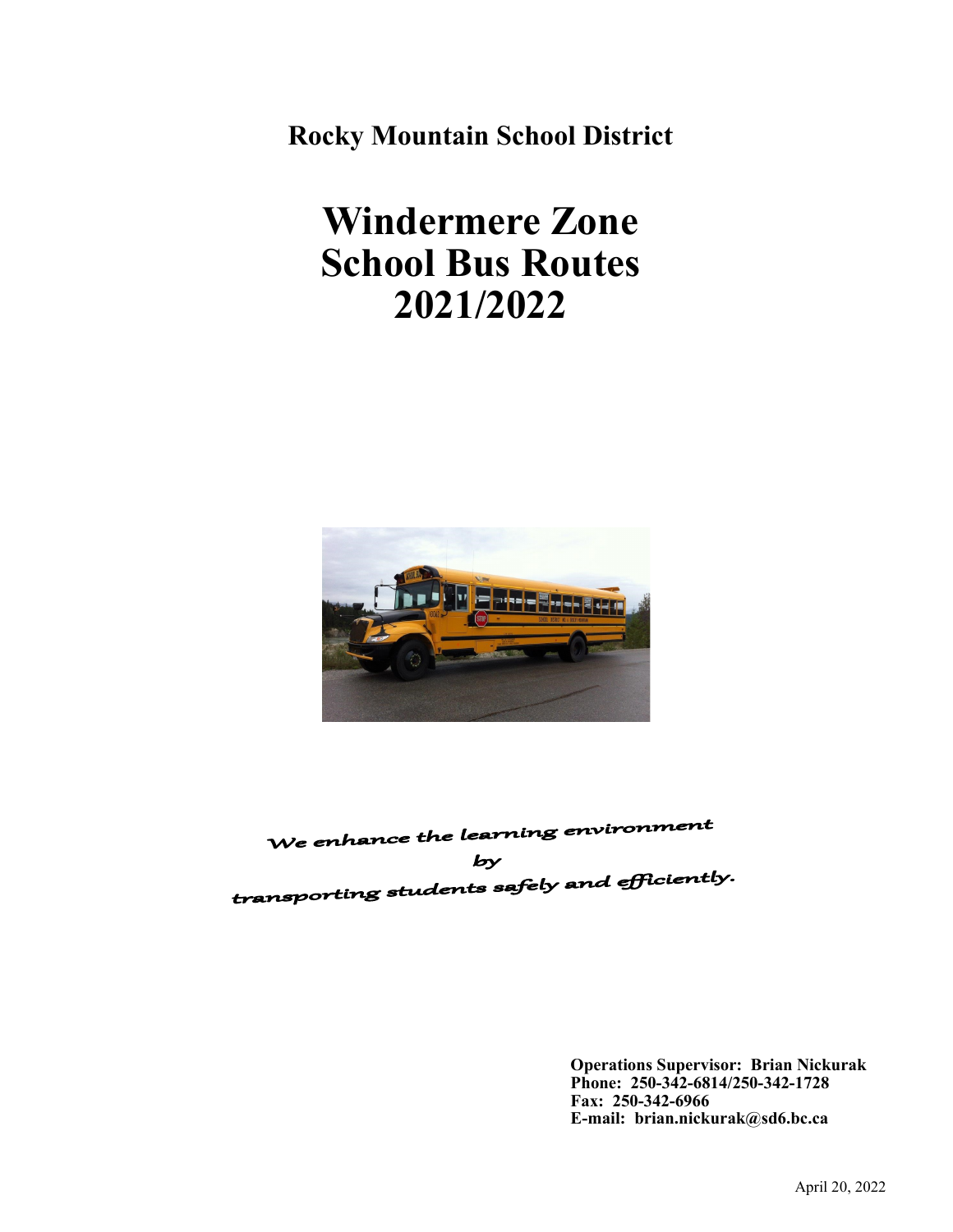School District No. 6 (Rocky Mountain) welcomes you back for the 2021/2022 school year.

Please check the bus route schedule closely to determine where and when your child will be picked up. If your child is registered on a bus they are occupying a space that could be available to someone else, so they are encouraged to use the service.

For your reference a copy of the School Board Policy 3600 **"Transportation of Students on Regular School Bus Routes"** has been posted on the School District Operations Department Website. Included in this Policy are definitions of rider eligibility, procedures to follow to request transportation, and the guidelines that are used when requests are considered.

#### *Please be reminded that requests for a "Courtesy or Cross Boundary Transportation" must be submitted each year. Although every effort is made to expedite processing, these requests may not be processed until the end of September. Until processing is complete and approval has been given, parents are responsible for transporting their child/ children to school.*

All students using the school bus for transportation to and from school must be registered. It is the National Safety Code's mandate that all passengers on the school bus are accounted for, so please complete the bus registration form that your child has brought home and return it to the bus driver by **September 17th, 2021.**

The current bus pass system will continue to ensure that regular registered bus students are given first priority for riding the school bus and to account for all passengers on every school bus each day.

Students requiring a bus pass will be students that are not registered bus students, students that are requesting to ride a different bus than the one that they are registered on, or students wishing to get off at a different bus stop other than their regular one. Parents/Guardians must advise the school either in written form or by the telephone when requesting a bus pass for their child.

Bus passes will only be handed out if there is room for guest riders - registered bus students have first priority for riding the school bus**.**

If you have any questions, please do not hesitate to contact us.

Brian Nickurak Operations Supervisor Phone: 250-342-6814/342-1728 E-mail: brian.nickurak@sd6.bc.ca

Note: The time scheduled for each bus stop is approximate and my change slightly in September.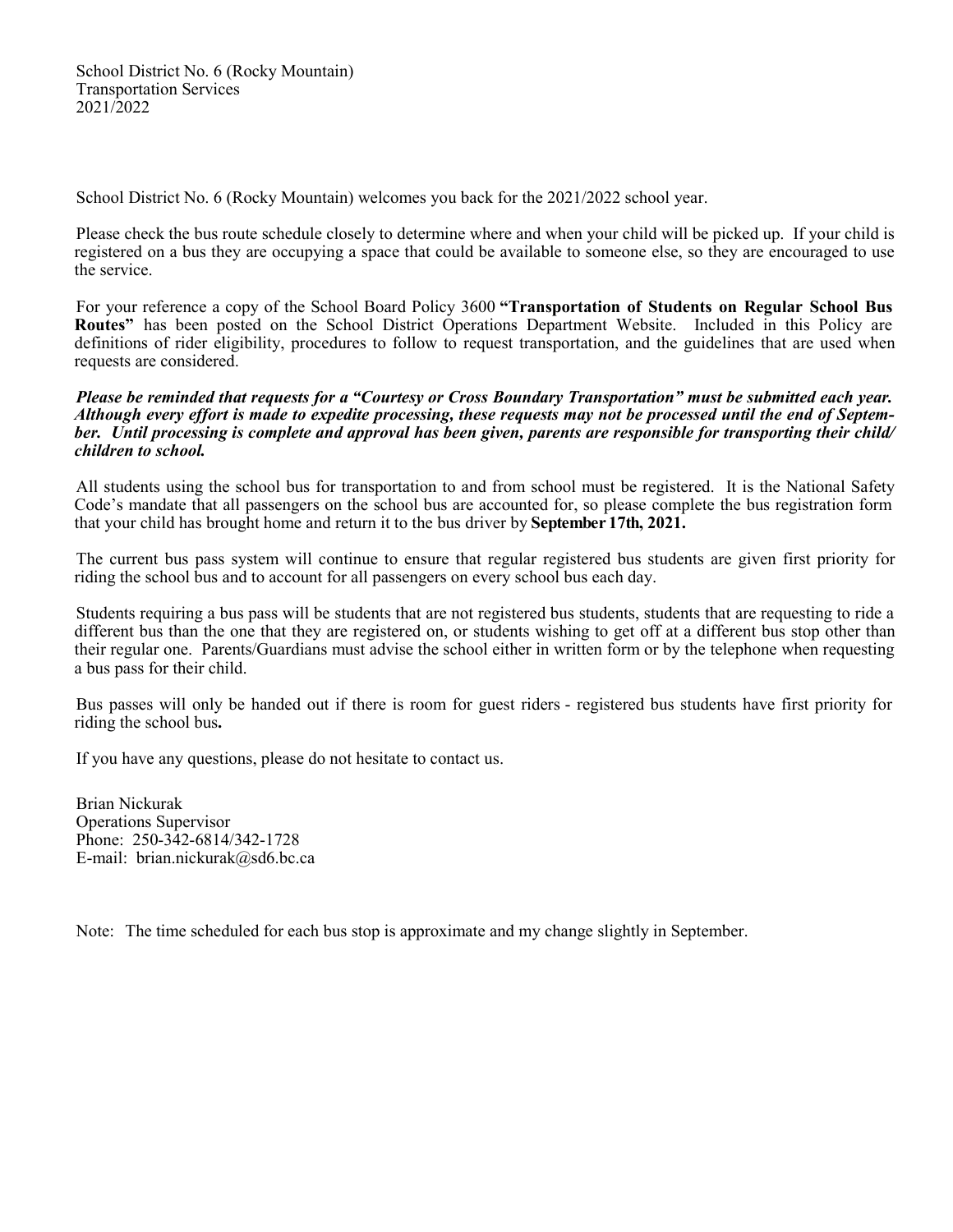### **Route #W1 Spillimacheen**

|                | <b>Bus Stop</b>                    | A.M. | <b>Bus Stop</b>                               | P.M. |
|----------------|------------------------------------|------|-----------------------------------------------|------|
| $\overline{1}$ | <b>Bus Shop</b>                    | 6:45 | <b>Bus Shop</b>                               | 3:15 |
| $\overline{2}$ | Hwy 95/Brisco Store                | 7:39 | <b>DTSS</b><br>(JALES transfer on from Rte 7) | 3:40 |
| $\overline{3}$ | Hwy 95/Dorney Rd.                  | 7:41 | Hwy 95/Prospector                             | 4:04 |
| $\overline{4}$ | 3745 Hwy 95                        | 7:48 | 5885 Columbia Rd.                             | 4:15 |
| $\overline{5}$ | 5421 Hwy 95 (Goldsmith)            | 7:52 | <b>Edgewater Post Office</b>                  | 4:19 |
| 6              | Hilltop Golf Course                | 7:54 | Hwy 95/Hewitt Rd.                             | 4:21 |
| $\overline{7}$ | Hwy 95/Hewitt Rd.                  | 7:56 | Hilltop Golf Course                           | 4:22 |
| $\sqrt{8}$     | <b>Edgewater Elementary School</b> | 8:00 | 5421 Hwy 95                                   | 4:24 |
| 9              | <b>Edgewater Post Office</b>       | 8:05 | Hwy 95/Dorney Rd.                             | 4:35 |
| 10             | 5885 Columbia Rd.                  | 8:07 | <b>Brisco Store</b>                           | 4:39 |
| 11             | Hwy 95/Prospector                  | 8:15 | <b>Bus Shop</b>                               | 5:22 |
| 12             | J.A. Laird Elementary School       | 8:35 |                                               |      |
| 13             | David Thompson Secondary           | 8:38 |                                               |      |
| 14             | Open Doors                         | 8:47 |                                               |      |
| 15             | <b>Bus Shop</b>                    | 8:50 |                                               |      |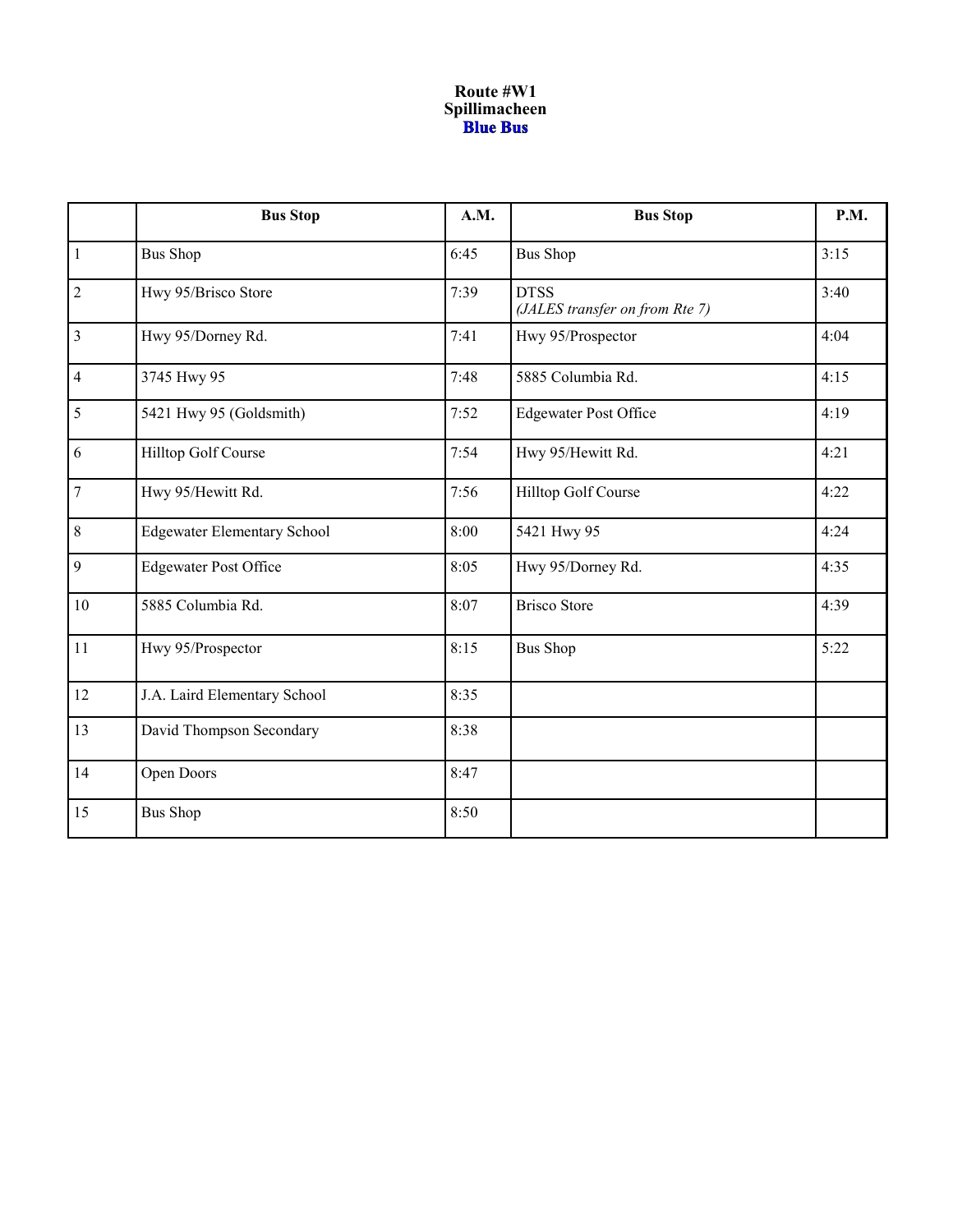### **Route #W2 Radium**<br>**Bright Green Bus**

|                         | <b>Bus Stop</b>                    | A.M. | <b>Bus Stop</b>                                                                             | P.M. |
|-------------------------|------------------------------------|------|---------------------------------------------------------------------------------------------|------|
| $\overline{1}$          | <b>Bus Shop</b>                    | 7:23 | <b>Bus Shop</b>                                                                             | 2:00 |
| $\overline{2}$          | Juniper Heights                    | 7:31 | <b>Edgewater Elementary School</b>                                                          | 2:30 |
| $\overline{\mathbf{3}}$ | Wagon Wheel Frontage Rd.           | 7:36 | Hwy 95/Prospector Rd. (turnoff)                                                             | 2:47 |
| $\overline{4}$          | Binnie Rd.                         | 7:38 | Columbia Ave./Radium Blvd.                                                                  | 2:52 |
| $\overline{\mathbf{5}}$ | Columbia Ave./Radium Blvd.         | 7:43 | Main St./Stanley St.                                                                        | 2:58 |
| 6                       | Prospector Ave. (turn off)         | 7:47 | Binnie Rd.                                                                                  | 3:03 |
| $7\overline{ }$         | <b>Edgewater Elementary School</b> | 8:00 | Wagon Wheel Frontage Rd.                                                                    | 3:07 |
| $\,8\,$                 | Main St./Radium Blvd. (Gas Plus)   | 8:10 | Juniper Heights                                                                             | 3:13 |
| $\overline{9}$          | Main St./Stanley St.               | 8:12 | Windermere Valley Daycare                                                                   | 3:20 |
| 10                      | Wagon Wheel Frontage Rd.           | 8:17 | 10th Ave./10th Street<br>(Dragonfly Discovery Childcare Center)                             | 3:24 |
| 11                      | Binnie Rd.                         | 8:19 | <b>JALES</b>                                                                                | 3:27 |
| 12                      | 359 Sifton St.                     | 8:30 | <b>DTSS</b><br>(J.A Laird students transfer on from Rte 7)<br>(EMPS transfer on from Rte 4) | 3:40 |
| 13                      | Open Doors                         | 8:32 | Wagon Wheel Frontage Rd.                                                                    | 3:55 |
| 14                      | J.A. Laird Elementary School       | 8:36 | Binnie Rd.                                                                                  | 3:58 |
| 15                      | <b>DTSS</b>                        | 8:40 | Main St./Radium Blvd. (Gas Plus)                                                            | 4:04 |
| 16                      | <b>EMPS</b>                        | 8:46 | Main St./Stanley St.                                                                        | 4:07 |
| 17                      | <b>Bus Shop</b>                    | 8:55 | <b>Bus Shop</b>                                                                             | 4:30 |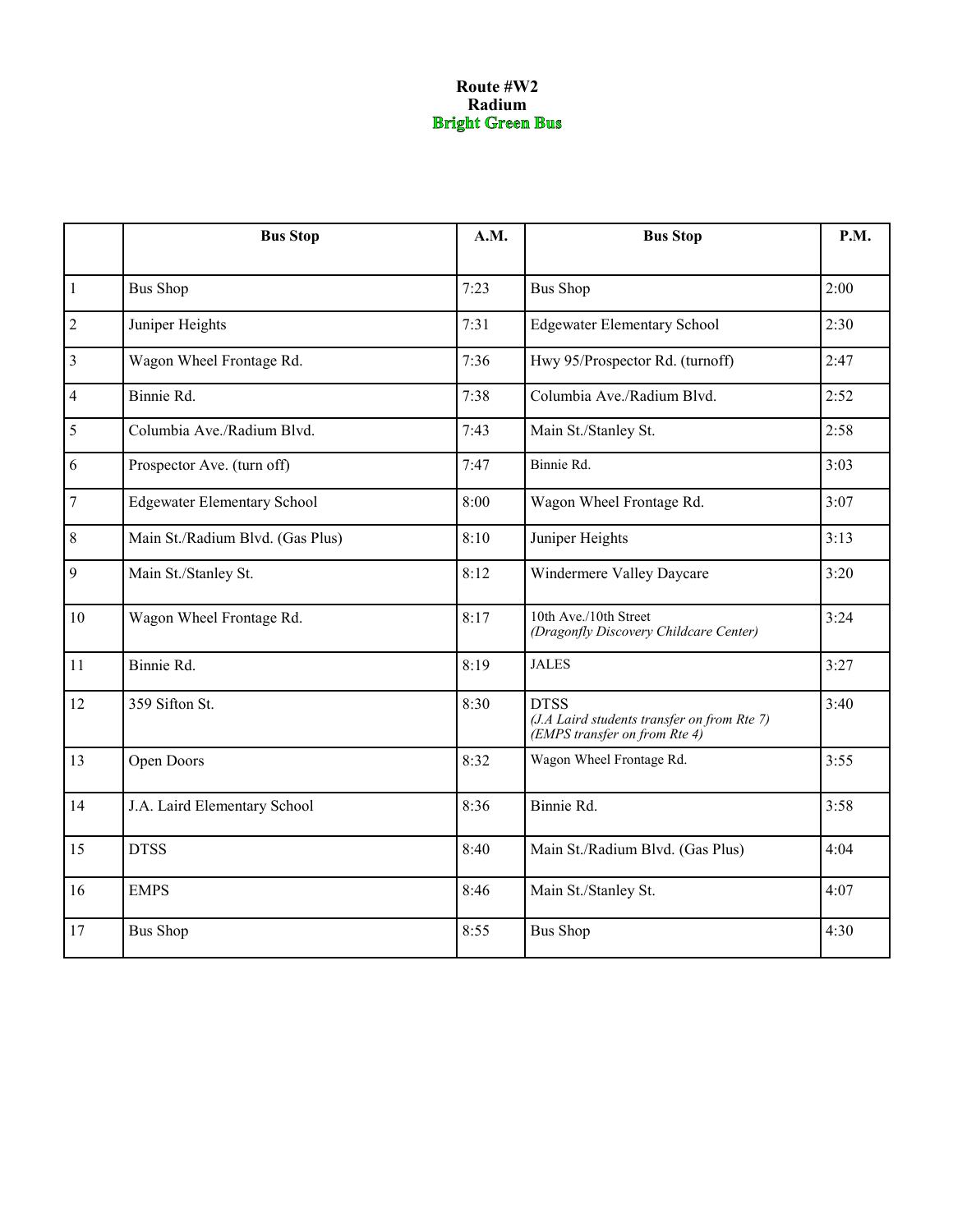### **Route #W3 Green Acres**

|                | <b>Bus Stop</b>                                             | A.M. | <b>Bus Stop</b>                                                 | P.M. |
|----------------|-------------------------------------------------------------|------|-----------------------------------------------------------------|------|
| $\overline{1}$ | <b>Bus Shop</b>                                             | 7:50 | <b>Bus Shop</b>                                                 | 3:00 |
| $\overline{2}$ | Hwy 93/95 Capilo Way                                        | 8:00 | Eileen Madson Primary School                                    | 3:15 |
| $\overline{3}$ | Shuswap Village                                             | 8:01 | 10th Ave./10th Street<br>(Dragonfly Discovery Childcare Center) | 3:18 |
| $\overline{4}$ | Red Ranch Rd.                                               | 8:03 | J.A. Laird Elementary School                                    | 3:20 |
| 5              | Green Acres Trailer Park/Ecrett Rd.                         | 8:05 | 359 Sifton St.                                                  | 3:30 |
| 6              | Hwy 93/95 Setekwa                                           | 8:07 | <b>DTSS</b>                                                     | 3:40 |
| $\overline{7}$ | Hwy 93/95 Juniper Heights                                   | 8:10 | Lakeview Dr./Upper Lakeview Rd.<br>(Invermere Cemetery Rd.)     | 3:50 |
| 8              | <b>Black Forest Trail/Wolf Crescent</b>                     | 8:16 | Lakeview Dr./Timbermont Rd.                                     | 3:54 |
| 9              | Lakeview Dr./Timbermont Rd.                                 | 8:19 | <b>Black Forest Trail/Wolf Crescent</b>                         | 4:00 |
| 10             | Lakeview Dr./Upper Lakeview Rd.<br>(Invermere Cemetery Rd.) | 8:20 | Hwy 93/95 Capilo Way                                            | 4:04 |
| 11             | <b>DTSS</b>                                                 | 8:30 | Shuswap Village                                                 | 4:05 |
| 12             | J.A. Laird Elementary School                                | 8:32 | Hwy 93/95 Juniper Heights                                       | 4:06 |
| 13             | Open Doors                                                  | 8:35 | Red Ranch Rd.                                                   | 4:08 |
| 14             | Eileen Madson Primary School                                | 8:40 | Green Acres Trailer Park                                        | 4:10 |
| 15             | <b>Bus Shop</b>                                             | 8:54 | Hwy 93/95 Setekwa                                               | 4:15 |
| 16             |                                                             |      | <b>Bus Shop</b>                                                 | 4:32 |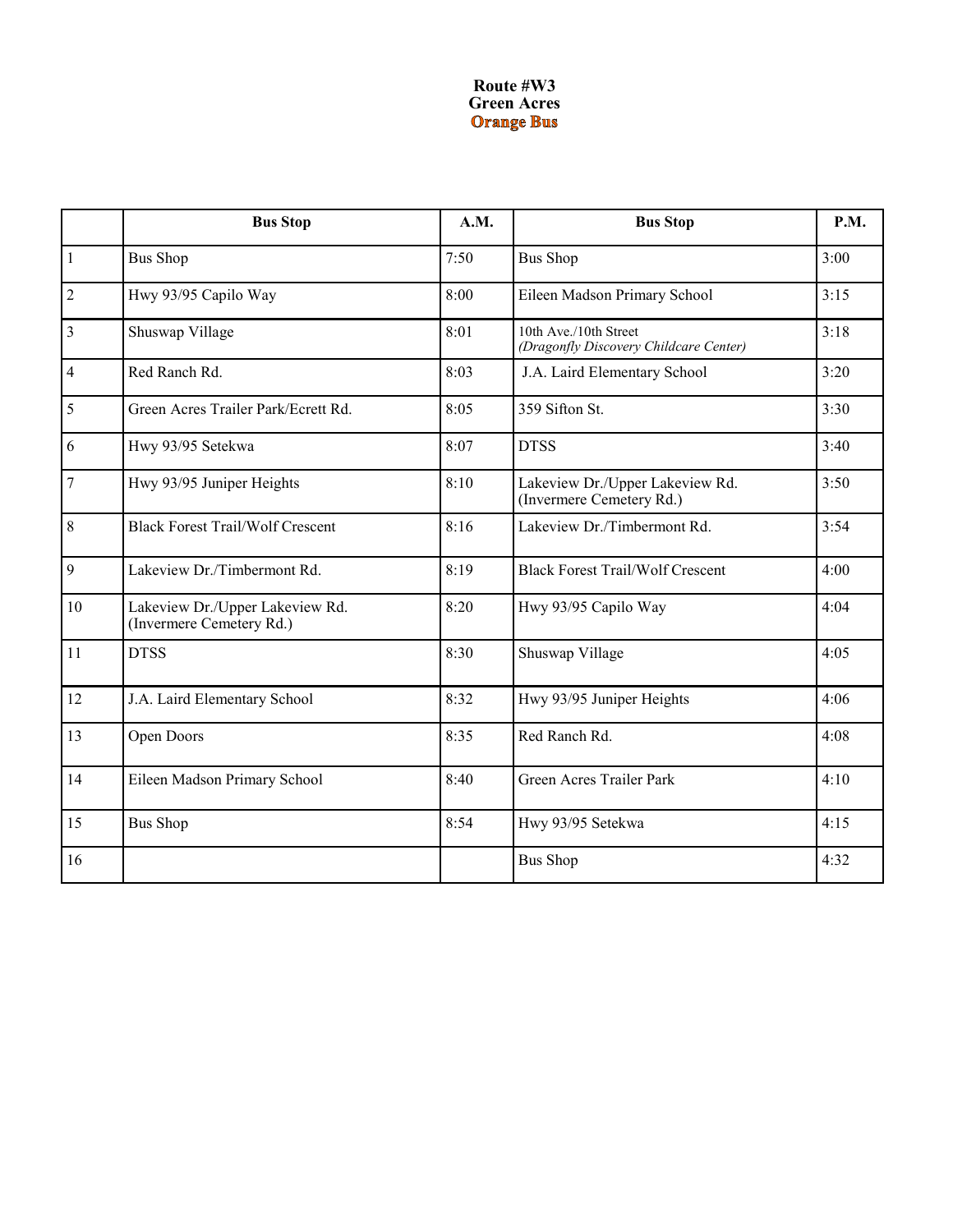#### **Route #W4 Wilmer/Panorama Sage Green Bus**

|                  | <b>Bus Stop</b>                       | A.M. | <b>Bus Stop</b>                                                                                                          | P.M. |
|------------------|---------------------------------------|------|--------------------------------------------------------------------------------------------------------------------------|------|
| $\mathbf{1}$     | <b>Bus Shop</b>                       | 7:15 | <b>Bus Shop</b>                                                                                                          | 3:00 |
| $\sqrt{2}$       | Panorama-Grey Wolf Dr./RK Heli Access | 7:45 | Eileen Madson Primary School                                                                                             | 3:12 |
| $\overline{3}$   | <b>Toby Creek Adventures</b>          | 7:50 | J.A. Laird Elementary School<br>(EMPS students transfer on from other routes and<br>DTSS students transfer off to Rte 2) | 3:17 |
| $\overline{4}$   | Toby Creek Rd./Lanac Rd.              | 8:03 | Windermere Valley Child Care Center                                                                                      | 3:20 |
| 6                | Toby Creek Rd./Houlgrave Rd.          | 8:05 | Sonshine Daycare                                                                                                         | 3:30 |
| $\boldsymbol{7}$ | Toby Creek Rd./Toby Hill              | 8:06 | <b>DTSS</b><br>(EMPS students transfer to other routes)                                                                  | 3:40 |
| $8\,$            | 9288 Westside Rd.                     | 8:13 | 9288 Westside Rd.                                                                                                        | 3:52 |
| $\overline{9}$   | 9188 Main Ave.                        | 8:14 | 9188 Main Avenue                                                                                                         | 3:54 |
| 10               | Wilmer Community Center               | 8:16 | Wilmer Community Center                                                                                                  | 3:57 |
| 12               | Wells Street/Moffat Avenue            | 8:17 | Wells Street/Moffat Avenue                                                                                               | 4:00 |
| 13               | 9455 Westside Rd.                     | 8:18 | 9455 Westside Rd.                                                                                                        | 4:05 |
| 14               | Open Doors                            | 8:23 | Toby Creek Rd./Toby Hill                                                                                                 | 4:15 |
| 15               | J.A. Laird Elementary School          | 8:30 | Toby Creek Rd./Houlgrave Rd.                                                                                             | 4:18 |
| 16               | Eileen Madson Primary School          | 8:40 | Toby Creek Rd./Lanac Rd.                                                                                                 | 4:20 |
| 17               | DTSS (temporary stop)                 | 8:45 | Toby Creek Adventures                                                                                                    | 4:30 |
| 18               | <b>Bus Shop</b>                       | 8:55 | Panorama-Grey Wolf Dr./RK Heli Access                                                                                    | 4:35 |
| 19               |                                       |      | <b>Bus Shop</b>                                                                                                          | 5:10 |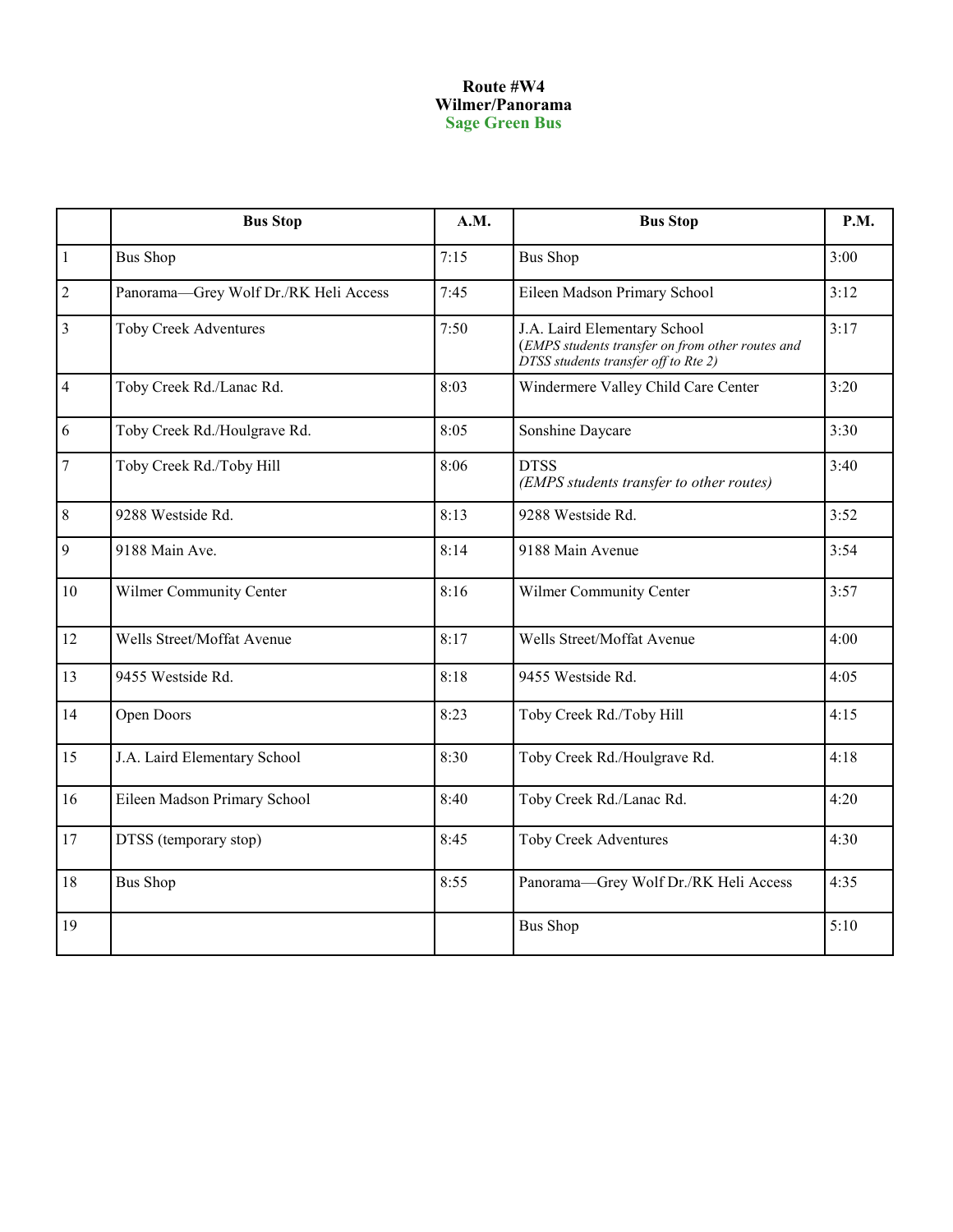### **Route #W5 Kootenay Road/Windermere**

|                | <b>Bus Stop</b>                         | A.M. | <b>Bus Stop</b>                                                                                                                | P.M. |
|----------------|-----------------------------------------|------|--------------------------------------------------------------------------------------------------------------------------------|------|
| 1              | <b>Bus Shop</b>                         | 7:35 | <b>Bus Shop</b>                                                                                                                | 2:30 |
| $\overline{2}$ | <b>Black Forest Trail/Wolf Crescent</b> | 7:45 | Windermere Elementary School                                                                                                   | 2:55 |
| 3              | 810 Swansea Rd.                         | 7:49 | Windermere Rd./Taynton Drive                                                                                                   | 3:00 |
| 4              | 946 Swansea Rd.                         | 7:50 | 1561 Windermere Loop Rd.                                                                                                       | 3:06 |
| 5              | 976 Swansea Rd.                         | 7:51 | 1168 Windermere Loop Rd.                                                                                                       | 3:09 |
| 6              | 1065 Swansea Rd.                        | 7:52 | 1065 Swansea Rd.                                                                                                               | 3:10 |
| 7              | 1168 Windermere Loop Rd.                | 7:54 | 976 Swansea Rd                                                                                                                 | 3:11 |
| 8              | 1561 Windermere Loop Rd.                | 7:59 | 946 Swansea Rd.                                                                                                                | 3:13 |
| 9              | Windermere Rd./Taynton Drive            | 8:06 | <b>Black Forest Trail/Wolf Crescent</b>                                                                                        | 3:17 |
| 10             | Windermere Elementary School            | 8:10 | Windermere Valley Day Care                                                                                                     | 3:23 |
| 11             | 1318 Hwy 93/95                          | 8:16 | Open Doors                                                                                                                     | 3:24 |
| 12             | Swansea Rd/Sunridge Rd.                 | 8:17 | Sonshine Daycare                                                                                                               | 3:26 |
| 13             | 1119 Swansea Rd.-Valley Alley           | 8:18 | J.A. Laird Elementary School                                                                                                   | 3:28 |
| 14             | 976 Swansea Rd.                         | 8:20 | DTSS (leave)<br>(Windermere Elementary students transfer off to Rte 8<br>and Rte 2)<br>(JALES students transfer on from Rte 7) | 3:40 |
| 15             | Swansea Rd./Copper Point Way            | 8:21 | Copper Point Way                                                                                                               | 3:54 |
| 16             | J.A. Laird Elementary School            | 8:30 | 976 Swansea Rd.                                                                                                                | 3:56 |
| 17             | <b>DTSS</b>                             | 8:32 | 1119 Swansea Rd.-Valley Alley                                                                                                  | 3:57 |
| 18             | <b>EMPS</b>                             | 8:42 | Swansea Rd/Sunridge Rd.                                                                                                        | 3:58 |
| 19             | Open Doors                              | 8:48 | 1318 Hwy 93/95                                                                                                                 | 3:59 |
| 20             | <b>Bus Shop</b>                         | 8:53 | Windermere Elementary School                                                                                                   | 4:01 |
| 21             |                                         |      | Windermere Rd./Taynton Drive                                                                                                   | 4:06 |
| 22             |                                         |      | 2051 Kootenay No. 3 Rd.                                                                                                        | 4:09 |
| 23             |                                         |      | 2275 Kootenay No. 3 Rd.                                                                                                        | 4:11 |
| 24             |                                         |      | 2400 Kootenay No. 3 Rd. (cattleguard)                                                                                          | 4:13 |
| 25             |                                         |      | 2471 Kootenay No. 3 Rd.                                                                                                        | 4:16 |
| 26             |                                         |      | Kootenay No. 3/Crooked Tree Rd.                                                                                                | 4:22 |
| 27             |                                         |      | Hwy 93/Band Hall                                                                                                               | 4:31 |
| 28             |                                         |      | 1561 Windermere Loop Rd.                                                                                                       | 4:38 |
| 29             |                                         |      | <b>Bus Shop</b>                                                                                                                | 4:51 |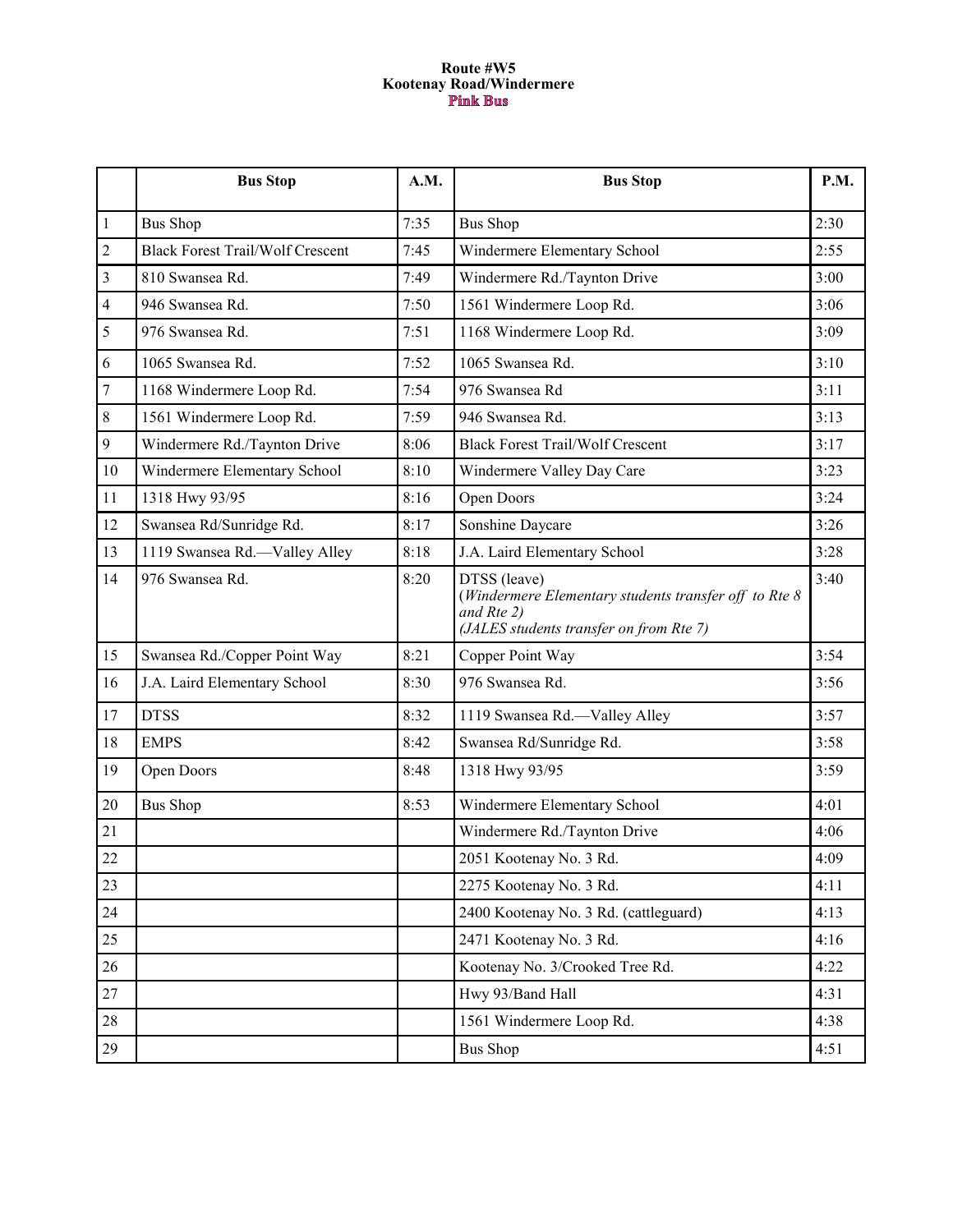# **Route #W6 Fairmont—Windermere Elementary**<br> **Fellow Bus**

|                | <b>Bus Stop</b>                                                       | A.M. | <b>Bus Stop</b>                                     | P.M. |
|----------------|-----------------------------------------------------------------------|------|-----------------------------------------------------|------|
| $\mathbf{1}$   | <b>Bus Shop</b>                                                       | 7:05 | <b>Bus Shop</b>                                     | 2:35 |
| $\overline{2}$ | 4909 Hwy 93/95                                                        | 7:33 | Windermere Elementary School                        | 2:55 |
| $\overline{3}$ | Wills Rd./Hwy 93/95                                                   | 7:35 | Hwy 93/95 Band Hall                                 | 2:58 |
| $\overline{4}$ | Dutch Creek                                                           | 7:40 | 2151 Kootenay No. 3 Rd.                             | 3:02 |
| 5              | Fairmont Creek Rd./Columbia River Rd.<br>(Firehall)                   | 7:45 | 2230 Kootenay No. 3 Rd.                             | 3:03 |
| 6              | Fairmont Frontage Rd.                                                 | 7:50 | 2401 Kootenay No. 3 Rd.                             | 3:08 |
| $\tau$         | 3419 Kootenay No. 3 Rd.                                               | 8:01 | 2471 Kootenay No. 3 Rd.                             | 3:10 |
| 8              | 2599 Kootenay No. 3 Rd                                                | 8:03 | 2599 Kootenay No. 3 Rd                              | 3:12 |
| 9              | 2471 Kootenay No. 3 Rd.                                               | 8:07 | 3419 Kootenay No. 3 Rd.                             | 3:14 |
| 10             | 2401 Kootenay No. 3 Rd.                                               | 8:08 | 4909 Hwy 93/95                                      | 3:25 |
| 11             | 2400 Kootenay No. 3 Rd. (cattleguard)                                 | 8:10 | Wills Rd.                                           | 3:26 |
| 12             | 2230 Kootenay No. 3 Rd.                                               | 8:12 | Fairmont Frontage Rd.                               | 3:29 |
| 13             | 2151 Kootenay No. 3 Rd.                                               | 8:13 | Fairmont Creek Rd./Columbia River Rd.<br>(Firehall) | 3:32 |
| 14             | Windermere Elementary School                                          | 8:19 | Dutch Creek                                         | 3:37 |
| 15             | J.A. Laird Elementary School<br>(EMPS students transfer off to Rte 4) | 8:33 | <b>Bus Shop</b>                                     | 4:09 |
| 16             | <b>EMP</b>                                                            | 8:40 |                                                     |      |
| 17             | <b>DTSS</b>                                                           | 8:42 |                                                     |      |
| 18             | <b>Bus Shop</b>                                                       | 8:51 |                                                     |      |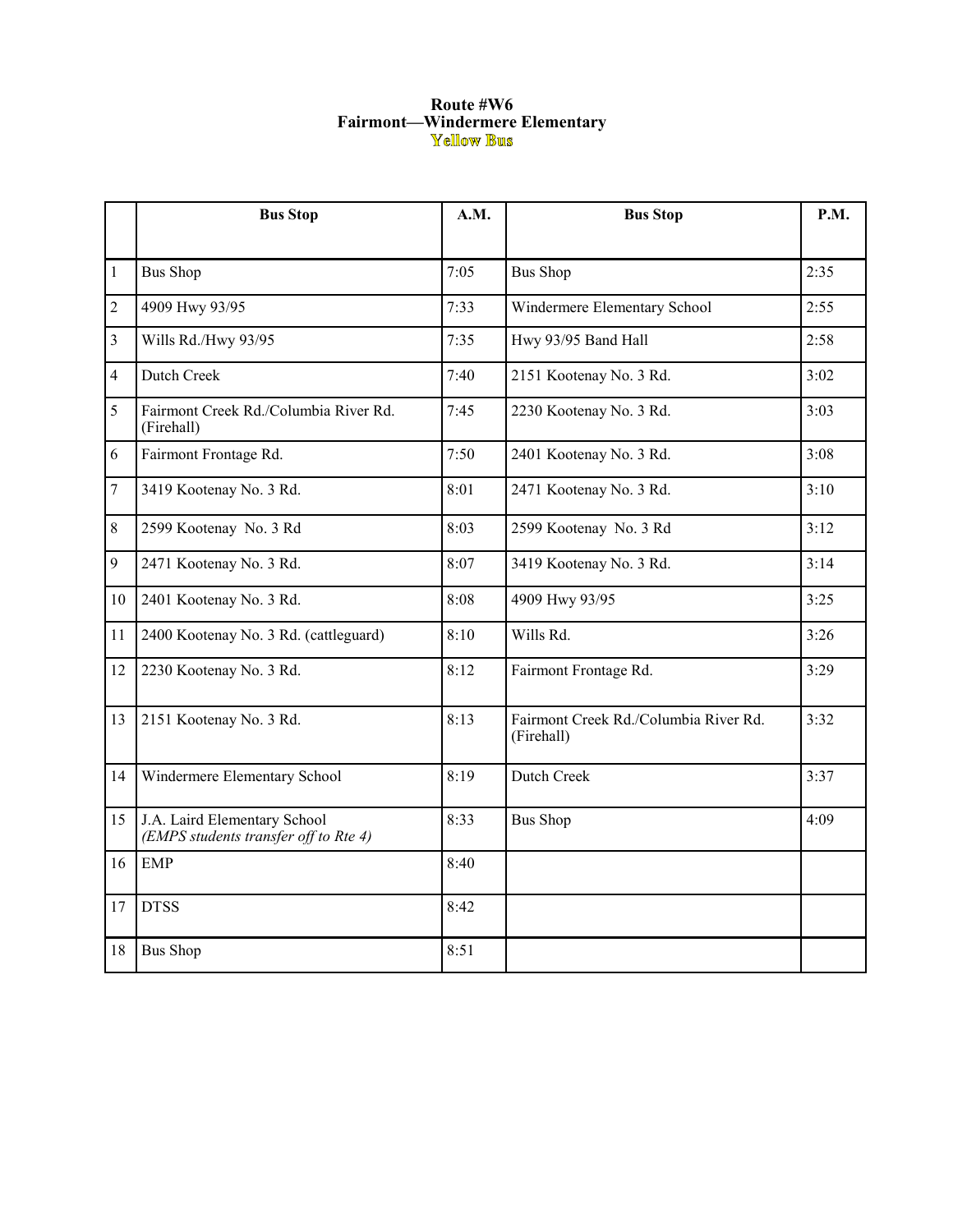## **Route #W7 Fairmont—DTSS**

|                | <b>Bus Stop</b>                                                                                      | A.M. | <b>Bus Stop</b>                                                                                         | <b>P.M.</b> |
|----------------|------------------------------------------------------------------------------------------------------|------|---------------------------------------------------------------------------------------------------------|-------------|
|                |                                                                                                      |      |                                                                                                         |             |
| $\mathbf{1}$   | <b>Bus Shop</b>                                                                                      | 7:25 | <b>Bus Shop</b>                                                                                         | 3:20        |
| $\overline{2}$ | 3901 Hwy 93/95                                                                                       | 7:45 | J.A. Laird Elementary School                                                                            | 3:30        |
| 3              | Fairmont Frontage Rd.<br>Pickup DTSS and JA Laird Intensive Core French<br>students                  | 7:50 | <b>DTSS</b><br>(Transfer JALES students to other routes)                                                | 3:40        |
| $\overline{4}$ | Hwy93/95-Fairmont Creek Rd. (Firehall)<br>Pickup DTSS and JA Laird Intensive Core French<br>students | 7:55 | CastleRock Boulevard/Ledgerock Ridge                                                                    | 3:46        |
| 5              | 2700 Westside Rd.                                                                                    | 8:15 | CastleRock Boulevard/Castlestone Drive                                                                  | 3:48        |
| 6              | 2124 Westside Rd.                                                                                    | 8:17 | Coy and Westside Rd.                                                                                    | 3:52        |
| $\tau$         | Coy and Westside Rd.                                                                                 | 8:20 | 2124 Westside Rd.                                                                                       | 3:55        |
| 8              | CastleRock Boulevard/Castlestone Drive                                                               | 8:24 | 2700 Westside Rd.                                                                                       | 4:14        |
| 9              | CastleRock Boulevard/Ledgerock Ridge                                                                 | 8:26 | Hwy 93/95-Fairmont Creek Rd. (Firehall)<br>Drop off DTSS and JA Laird Intensive Core French<br>students | 4:17        |
| 10             | <b>EMPS</b>                                                                                          | 8:32 | Fairmont Frontage Rd.<br>Drop off DTSS and JA Laird Intensive Core French<br>students                   | 4:20        |
| 11             | J.A. Laird Elementary School                                                                         | 8:32 | 3901 Hwy 93/95                                                                                          | 4:25        |
| 12             | <b>DTSS</b>                                                                                          | 8:40 | <b>Bus Shop</b>                                                                                         | 4:52        |
| 13             | Open Doors                                                                                           | 8:45 |                                                                                                         |             |
|                | <b>Bus Shop</b>                                                                                      | 8:47 |                                                                                                         |             |